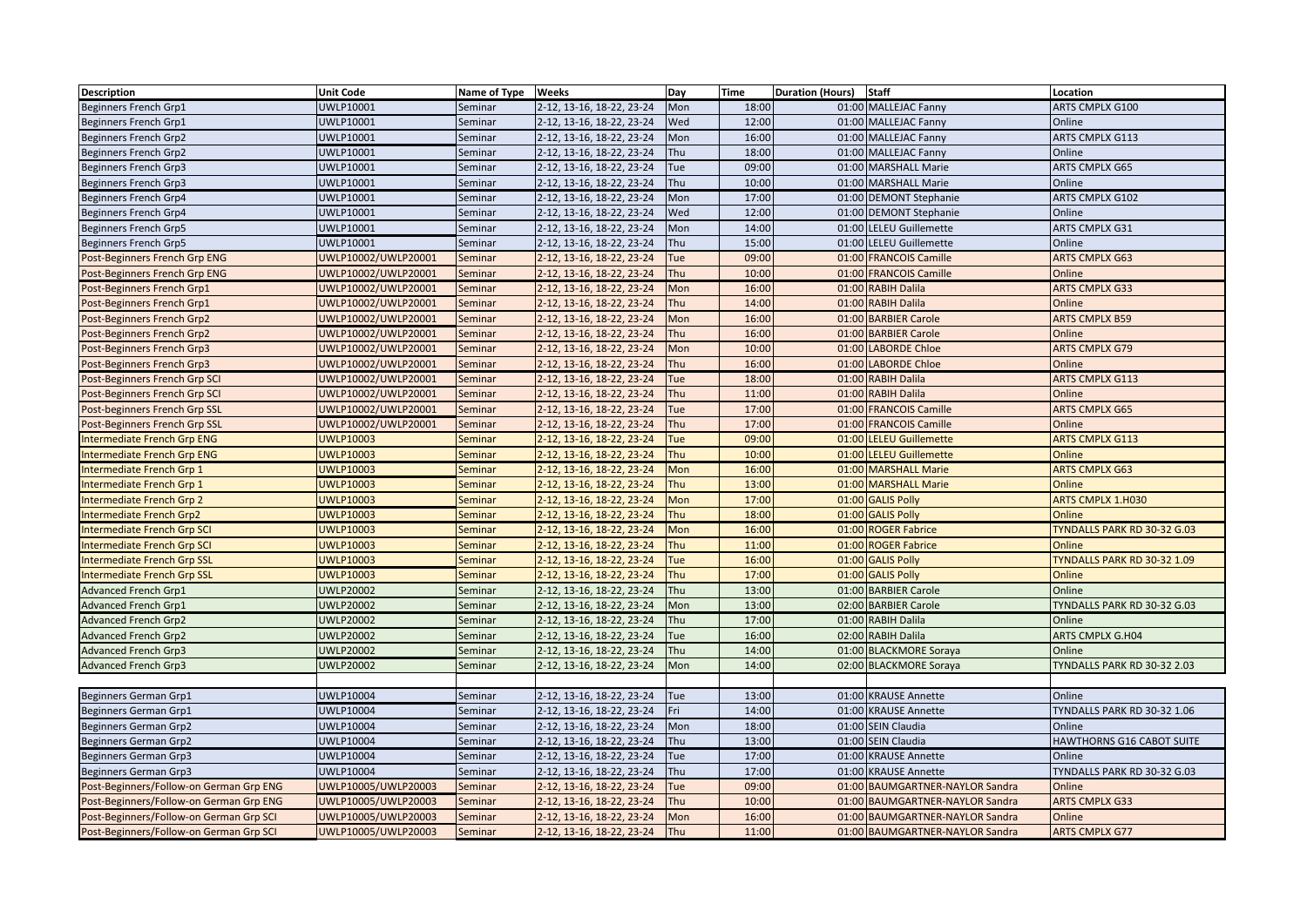| Post-Beginners/Follow-on German Grp SSL  | UWLP10005/UWLP20003 | Seminar        | 2-12, 13-16, 18-22, 23-24 | Tue        | 16:00 | 01:00 GOSSNER Eva                      | Online                      |
|------------------------------------------|---------------------|----------------|---------------------------|------------|-------|----------------------------------------|-----------------------------|
| Post-Beginners/Follow-on German Grp SSL  | UWLP10005/UWLP20003 | Seminar        | 2-12, 13-16, 18-22, 23-24 | Fri        | 14:00 | 01:00 GOSSNER Eva                      | TYNDALLS PARK RD 30-32 G.07 |
| <b>Intermediate German</b>               | <b>UWLP10006</b>    | Seminar        | 2-12, 13-16, 18-22, 23-24 | Thu        | 17:00 | 01:00 GOSSNER Eva                      | <b>ARTS CMPLX 1.H021</b>    |
| <b>Intermediate German</b>               | <b>UWLP10006</b>    | Seminar        | 2-12, 13-16, 18-22, 23-24 | Mon        | 18:00 | 01:00 GOSSNER Eva                      | Online                      |
| <b>Advanced German</b>                   | <b>UWLP20004</b>    | Seminar        | 2-12, 13-16, 18-22, 23-24 | Tue        | 13:00 | 01:00 WINTER Ruth                      | Online                      |
| <b>Advanced German</b>                   | <b>UWLP20004</b>    | Seminar        | 2-12, 13-16, 18-22, 23-24 | Fri        | 15:00 | 02:00 WINTER Ruth                      | TYNDALLS PARK RD 30-32 1.09 |
|                                          |                     |                |                           |            |       |                                        |                             |
| Beginners Modern Standard Arabic Grp1    | <b>UWLP10008</b>    | Seminar        | 2-12, 13-16, 18-22, 23-24 | Mon        | 14:00 | 02:00 KAYALI Rafah                     | WOODLAND RD 43 2.01 SR      |
| Beginners Modern Standard Arabic Grp1    | <b>UWLP10008</b>    | Seminar        | 2-12, 13-16, 18-22, 23-24 | Thu        | 16:00 | 01:00 KAYALI Rafah                     | Online                      |
| Beginners Modern Standard Arabic Grp2    | <b>UWLP10008</b>    | Seminar        | 2-12, 13-16, 18-22, 23-24 | Tue        | 09:00 | 02:00 KAYALI Rafah                     | TYNDALLS PARK RD 30-32 2.01 |
| Beginners Modern Standard Arabic Grp2    | <b>UWLP10008</b>    | Seminar        | 2-12, 13-16, 18-22, 23-24 | Thu        | 10:00 | 01:00 KAYALI Rafah                     | Online                      |
|                                          |                     |                |                           |            |       |                                        |                             |
| <b>Beginners Spanish Grp1</b>            | <b>UWLP10009</b>    | Seminar        | 2-12, 13-16, 18-22, 23-24 | Tue        | 11:00 | 01:00 MUNOYERRO Miriam                 | <b>COTHAM HSE G2</b>        |
| <b>Beginners Spanish Grp1</b>            | <b>UWLP10009</b>    | Seminar        | 2-12, 13-16, 18-22, 23-24 | Fri        | 10:00 | 01:00 MUNOYERRO Miriam                 | Online                      |
| <b>Beginners Spanish Grp2</b>            | <b>UWLP10009</b>    | Seminar        | 2-12, 13-16, 18-22, 23-24 | Tue        | 09:00 | 01:00 SUAREZ VIDAL Ana                 | <b>SENATE HOUSE 5.22</b>    |
| <b>Beginners Spanish Grp2</b>            | <b>UWLP10009</b>    | Seminar        | 2-12, 13-16, 18-22, 23-24 | <b>Thu</b> | 11:00 | 01:00 SUAREZ VIDAL Ana                 | Online                      |
| <b>Beginners Spanish Grp3</b>            | <b>UWLP10009</b>    | Seminar        | 2-12, 13-16, 18-22, 23-24 | Wed        | 12:00 | 01:00 ARIAS Beatriz                    | ARTS CMPLX 1.H030           |
| <b>Beginners Spanish Grp3</b>            | <b>UWLP10009</b>    | Seminar        | 2-12, 13-16, 18-22, 23-24 | Fri        | 15:00 | 01:00 ARIAS Beatriz                    | Online                      |
| Beginners Spanish Grp4                   | <b>UWLP10009</b>    | Seminar        | 2-12, 13-16, 18-22, 23-24 | Mon        | 17:00 | 01:00 ARIAS Beatriz                    | <b>ARTS CMPLX B59</b>       |
| Beginners Spanish Grp4                   | <b>UWLP10009</b>    | Seminar        | 2-12, 13-16, 18-22, 23-24 | Fri        | 14:00 | 01:00 ARIAS Beatriz                    | Online                      |
| <b>Beginners Spanish Grp5</b>            | <b>UWLP10009</b>    | Seminar        | 2-12, 13-16, 18-22, 23-24 | Mon        | 18:00 | 01:00 ARIAS Beatriz                    | <b>ARTS CMPLX B59</b>       |
| <b>Beginners Spanish Grp5</b>            | <b>UWLP10009</b>    | Seminar        | 2-12, 13-16, 18-22, 23-24 | Thu        | 10:00 | 01:00 ARIAS Beatriz                    | Online                      |
| Beginners Spanish Grp6                   | <b>UWLP10009</b>    | Seminar        | 2-12, 13-16, 18-22, 23-24 | Mon        | 14:00 | 01:00 SUAREZ VIDAL Ana                 | TYNDALLS PARK RD 30-32 G.05 |
| <b>Beginners Spanish Grp6</b>            | <b>UWLP10009</b>    | Seminar        | 2-12, 13-16, 18-22, 23-24 | Tue        | 17:00 | 01:00 SUAREZ VIDAL Ana                 | Online                      |
| Post-Beginners/Follow-on Spanish Grp ENG | UWLP10010/UWLP20005 | <b>Seminar</b> | 2-12, 13-16, 18-22, 23-24 | Thu        | 10:00 | 01:00 GARCIA ZALDUONDO Pilar           | TYNDALLS PARK RD 30-32 G.07 |
| Post-Beginners/Follow-on Spanish Grp ENG | UWLP10010/UWLP20005 | Seminar        | 2-12, 13-16, 18-22, 23-24 | Tue        | 09:00 | 01:00 GARCIA ZALDUONDO Pilar           | Online                      |
| Post-Beginner/Follow-on Spanish Grp1     | UWLP10010/UWLP20005 | <b>Seminar</b> | 2-12, 13-16, 18-22, 23-24 | Mon        | 15:00 | 01:00 LAFUENTE MARRUEDO Maria          | <b>ARTS CMPLX G64</b>       |
| Post-Beginner/Follow-on Spanish Grp1     | UWLP10010/UWLP20005 | Seminar        | 2-12, 13-16, 18-22, 23-24 | Wed        | 12:00 | 01:00 LAFUENTE MARRUEDO Maria          | Online                      |
| Post-Beginners/Follow-on Spanish Grp2    | UWLP10010/UWLP20005 | <b>Seminar</b> | 2-12, 13-16, 18-22, 23-24 | Wed        | 09:00 | 01:00 SOLER SALMERON Juan              | <b>ARTS CMPLX G113</b>      |
| Post-Beginners/Follow-on Spanish Grp2    | UWLP10010/UWLP20005 | Seminar        | 2-12, 13-16, 18-22, 23-24 | Mon        | 18:00 | 01:00 SOLER SALMERON Juan              | Online                      |
| Post-Beginners/Follow-on Spanish Grp SCI | UWLP10010/UWLP20005 | Seminar        | 2-12, 13-16, 18-22, 23-24 | Wed        | 13:00 | <b>GARCIA ZALDUONDO Pilar</b><br>01:00 | <b>ARTS CMPLX G79</b>       |
| Post-Beginners/Follow-on Spanish Grp SCI | UWLP10010/UWLP20005 | Seminar        | 2-12, 13-16, 18-22, 23-24 | Mon        | 18:00 | 01:00 GARCIA ZALDUONDO Pilar           | Online                      |
| ntermediate Spanish Grp 1                | UWLP10011           | Seminar        | 2-12, 13-16, 18-22, 23-24 | Mon        | 16:00 | 01:00 LOPEZ RAMAL Juan                 | ARTS CMPLX G.H04            |
| ntermediate Spanish Grp 1                | UWLP10011           | Seminar        | 2-12, 13-16, 18-22, 23-24 | Thu        | 11:00 | 01:00 LOPEZ RAMAL Juan                 | Online                      |
| ntermediate Spanish Grp 2                | UWLP10011           | Seminar        | 2-12, 13-16, 18-22, 23-24 | Mon        | 18:00 | 01:00 DA SILVA CONTREIRAS Arismende    | Online                      |
| ntermediate Spanish Grp 2                | UWLP10011           | Seminar        | 2-12, 13-16, 18-22, 23-24 | Wed        | 12:00 | 01:00 DA SILVA CONTREIRAS Arismende    | PRIORY RD CMPLX F BLK 3F9   |
| ntermediate Spanish Grp 3                | UWLP10011           | Seminar        | 2-12, 13-16, 18-22, 23-24 | Tue        | 17:00 | 01:00 DA SILVA CONTREIRAS Arismende    | Online                      |
| ntermediate Spanish Grp 3                | UWLP10011           | Seminar        | 2-12, 13-16, 18-22, 23-24 | Thu        | 16:00 | 01:00 DA SILVA CONTREIRAS Arismende    | ARTS CMPLX G108             |
| ntermediate Spanish Grp 4                | UWLP10011           | Seminar        | 2-12, 13-16, 18-22, 23-24 | Mon        | 15:00 | 01:00 DA SILVA CONTREIRAS Arismende    | Online                      |
| ntermediate Spanish Grp 4                | UWLP10011           | Seminar        | 2-12, 13-16, 18-22, 23-24 | <b>Thu</b> | 10:00 | 01:00 DA SILVA CONTREIRAS Arismende    | TYNDALLS PARK RD 30-32 1.06 |
| <b>Advanced Spanish Grp1</b>             | <b>UWLP20006</b>    | Seminar        | 2-12, 13-16, 18-22, 23-24 | Tue        | 16:00 | 01:00 VANNI Rossana                    | Online                      |
| <b>Advanced Spanish Grp1</b>             | <b>UWLP20006</b>    | Seminar        | 2-12, 13-16, 18-22, 23-24 | <b>Thu</b> | 16:00 | <b>VANNI Rossana</b><br>02:00          | TYNDALLS PARK RD 30-32 G.05 |
| <b>Advanced Spanish Grp2</b>             | <b>UWLP20006</b>    | Seminar        | 2-12, 13-16, 18-22, 23-24 | <b>Tue</b> | 17:00 | <b>VANNI Rossana</b><br>01:00          | Online                      |
| <b>Advanced Spanish Grp2</b>             | <b>UWLP20006</b>    | Seminar        | 2-12, 13-16, 18-22, 23-24 | Thu        | 11:00 | 02:00 VANNI Rossana                    | TYNDALLS PARK RD 30-32 G.07 |
|                                          |                     |                |                           |            |       |                                        |                             |
| <b>Beginners Japanese Grp1</b>           | <b>UWLP10012</b>    | Seminar        | 2-12, 13-16, 18-22, 23-24 | <b>Thu</b> | 10:00 | 01:00 TAKEMURA Yuri                    | Online                      |
| <b>Beginners Japanese Grp1</b>           | <b>UWLP10012</b>    | Seminar        | 2-12, 13-16, 18-22, 23-24 | Mon        | 09:00 | 02:00 TAKEMURA Yuri                    | <b>ARTS CMPLX G108</b>      |
| <b>Beginners Japanese Grp2</b>           | <b>UWLP10012</b>    | Seminar        | 2-12, 13-16, 18-22, 23-24 | Wed        | 12:00 | 01:00 YAMAMOTO Kazuo                   | Online                      |
| <b>Beginners Japanese Grp2</b>           | <b>UWLP10012</b>    | Seminar        | 2-12, 13-16, 18-22, 23-24 | Mon        | 17:00 | 02:00<br>YAMAMOTO Kazuo                | <b>ARTS CMPLX B54</b>       |
| <b>Beginners Japanese Grp3</b>           | <b>UWLP10012</b>    | Seminar        | 2-12, 13-16, 18-22, 23-24 | Thu        | 13:00 | 01:00 UNO Hiroko                       | Online                      |